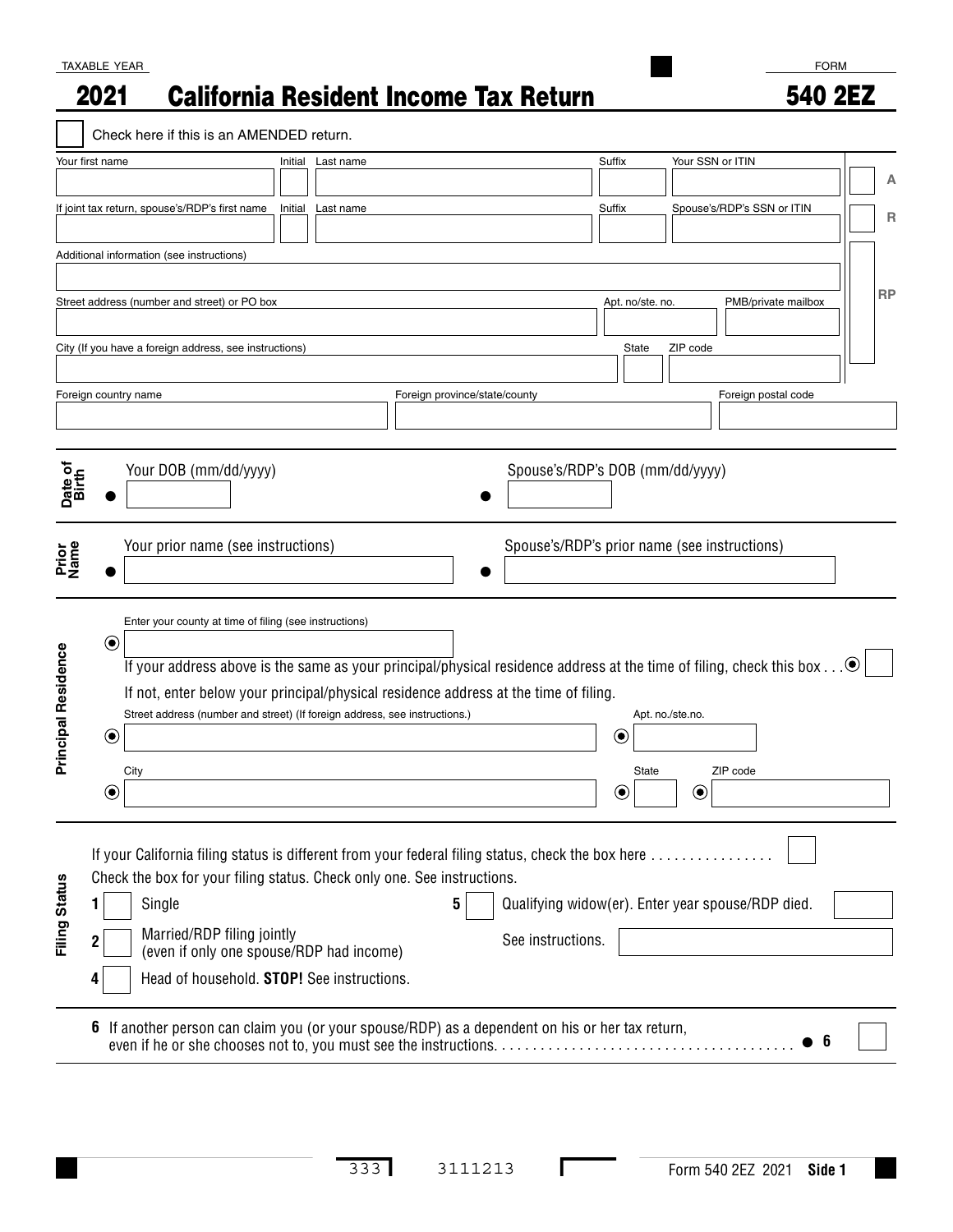|                                   | Your name: |                                                                                                                                                                              |                                            |                    |  |                     |         |                    | Your SSN or ITIN:                                        |        |    |         |                                                     |  |             |                    |                             |
|-----------------------------------|------------|------------------------------------------------------------------------------------------------------------------------------------------------------------------------------|--------------------------------------------|--------------------|--|---------------------|---------|--------------------|----------------------------------------------------------|--------|----|---------|-----------------------------------------------------|--|-------------|--------------------|-----------------------------|
|                                   |            | 7 Senior: If you (or your spouse/RDP) are 65 or older, enter 1; if both are 65 or older, enter 2. See instructions                                                           |                                            |                    |  |                     |         |                    |                                                          |        |    |         |                                                     |  | $\bullet$ 7 |                    |                             |
|                                   | 8          | <b>Dependents: (Do not include yourself or your spouse/RDP)</b> Enter number of dependents here.                                                                             |                                            |                    |  |                     |         |                    |                                                          |        |    |         |                                                     |  | $\bullet$ 8 |                    |                             |
|                                   |            |                                                                                                                                                                              |                                            | <b>Dependent 1</b> |  |                     |         | <b>Dependent 2</b> |                                                          |        |    |         | <b>Dependent 3</b>                                  |  |             |                    |                             |
| Exemptions                        |            | <b>First Name</b>                                                                                                                                                            | $\bf \odot$                                |                    |  |                     | $\odot$ |                    |                                                          |        |    | $\odot$ |                                                     |  |             |                    |                             |
|                                   |            | Last Name<br>SSN                                                                                                                                                             | $\textcircled{\textcolor{white}{\bullet}}$ |                    |  |                     | $\odot$ |                    |                                                          |        |    | $\odot$ |                                                     |  |             |                    |                             |
|                                   |            | (see<br>instructions)                                                                                                                                                        |                                            |                    |  |                     |         |                    |                                                          |        |    |         |                                                     |  |             |                    |                             |
|                                   |            | <b>Dependent's</b><br>relationship<br>to you                                                                                                                                 | $\odot$                                    |                    |  |                     | $\odot$ |                    |                                                          |        |    | $\odot$ |                                                     |  |             |                    |                             |
|                                   |            |                                                                                                                                                                              |                                            |                    |  |                     |         |                    |                                                          |        |    |         |                                                     |  |             | Whole dollars only |                             |
|                                   | 9          |                                                                                                                                                                              |                                            |                    |  |                     |         |                    |                                                          |        |    |         |                                                     |  |             |                    | $\cdot$ 00                  |
|                                   | 10         | Total interest income (federal Form 1099-INT, box 1). See instructions. ● 10                                                                                                 |                                            |                    |  |                     |         |                    |                                                          |        |    |         |                                                     |  |             |                    | . 00                        |
|                                   |            | 11 Total dividend income (federal Form 1099-DIV, box 1a). See instructions. ● 11                                                                                             |                                            |                    |  |                     |         |                    |                                                          |        |    |         |                                                     |  |             |                    | . 00                        |
|                                   |            | 12 Total pension income<br>13 Total capital gains distributions from mutual funds (federal Form 1099-DIV,                                                                    |                                            |                    |  |                     |         |                    | See instructions. Taxable amount. $\dots\dots\dots\dots$ |        |    |         |                                                     |  |             |                    | $\overline{\phantom{0}}$ 00 |
|                                   |            |                                                                                                                                                                              |                                            |                    |  |                     |         |                    |                                                          |        |    |         |                                                     |  |             |                    | . 00                        |
|                                   |            |                                                                                                                                                                              |                                            |                    |  |                     |         |                    |                                                          |        |    |         |                                                     |  |             |                    | . 00                        |
| <b>Taxable Income and Credits</b> | 17         | Using the 2EZ Table for your filing status, enter the tax for the amount on line 16.<br><b>Caution:</b> If you checked the box on line 6, <b>STOP</b> . See instructions for |                                            |                    |  |                     |         |                    |                                                          |        |    |         |                                                     |  |             |                    |                             |
|                                   |            | 18 Senior exemption: See instructions. If you are 65 or older and entered 1 in the                                                                                           |                                            |                    |  |                     |         |                    |                                                          |        |    |         |                                                     |  |             |                    | . 00                        |
|                                   |            | box on line 7, enter \$129. If you entered 2 in the box on line 7, enter \$258 $\bullet$ 18                                                                                  |                                            |                    |  |                     |         |                    |                                                          |        |    |         |                                                     |  |             |                    | 00 ،                        |
|                                   |            |                                                                                                                                                                              |                                            |                    |  |                     |         |                    |                                                          |        |    |         |                                                     |  |             |                    | . 00                        |
|                                   |            |                                                                                                                                                                              |                                            |                    |  |                     |         |                    |                                                          |        | 20 |         |                                                     |  |             |                    | <u>. 00</u>                 |
|                                   |            |                                                                                                                                                                              |                                            |                    |  |                     |         |                    |                                                          |        |    |         |                                                     |  |             |                    | , 00                        |
|                                   |            | 22 Total tax withheld (federal Form W-2, box 17 or federal Form 1099-R, box 14) ● 22                                                                                         |                                            |                    |  |                     |         |                    |                                                          |        |    |         |                                                     |  |             |                    | . 00                        |
|                                   |            | 23 Earned Income Tax Credit (EITC). See instructions for FTB 3514 ● 23                                                                                                       |                                            |                    |  |                     |         |                    |                                                          |        |    |         |                                                     |  |             |                    | <u>.  00</u>                |
|                                   |            |                                                                                                                                                                              |                                            |                    |  |                     |         |                    |                                                          |        |    |         |                                                     |  |             |                    | $\overline{00}$             |
|                                   | 25         |                                                                                                                                                                              |                                            |                    |  |                     |         |                    |                                                          |        |    |         |                                                     |  |             |                    | . 00                        |
|                                   |            | 26 Use tax. Do not leave blank. See instructions. <sup>26</sup>                                                                                                              |                                            |                    |  |                     |         |                    |                                                          | . 1001 |    |         |                                                     |  |             |                    |                             |
| Use Tax                           |            | If line 26 is zero, check if:                                                                                                                                                |                                            |                    |  | No use tax is owed. |         |                    |                                                          |        |    |         | You paid your use tax obligation directly to CDTFA. |  |             |                    |                             |
|                                   |            | If you and your household had full-year health care coverage, check the box. See instructions. Medicare Part A.                                                              |                                            |                    |  |                     |         |                    |                                                          |        |    |         |                                                     |  |             |                    |                             |
| $rac{\text{BR}}{\text{Penity}}$   |            | or C coverage is qualifying health care coverage. If you did not check the box, see instructions.                                                                            |                                            |                    |  |                     |         |                    |                                                          |        |    |         |                                                     |  |             |                    |                             |
|                                   |            |                                                                                                                                                                              |                                            |                    |  |                     |         |                    |                                                          |        |    |         |                                                     |  |             |                    | $\vert$ 00                  |
|                                   |            |                                                                                                                                                                              |                                            |                    |  |                     |         |                    |                                                          |        |    |         |                                                     |  |             |                    |                             |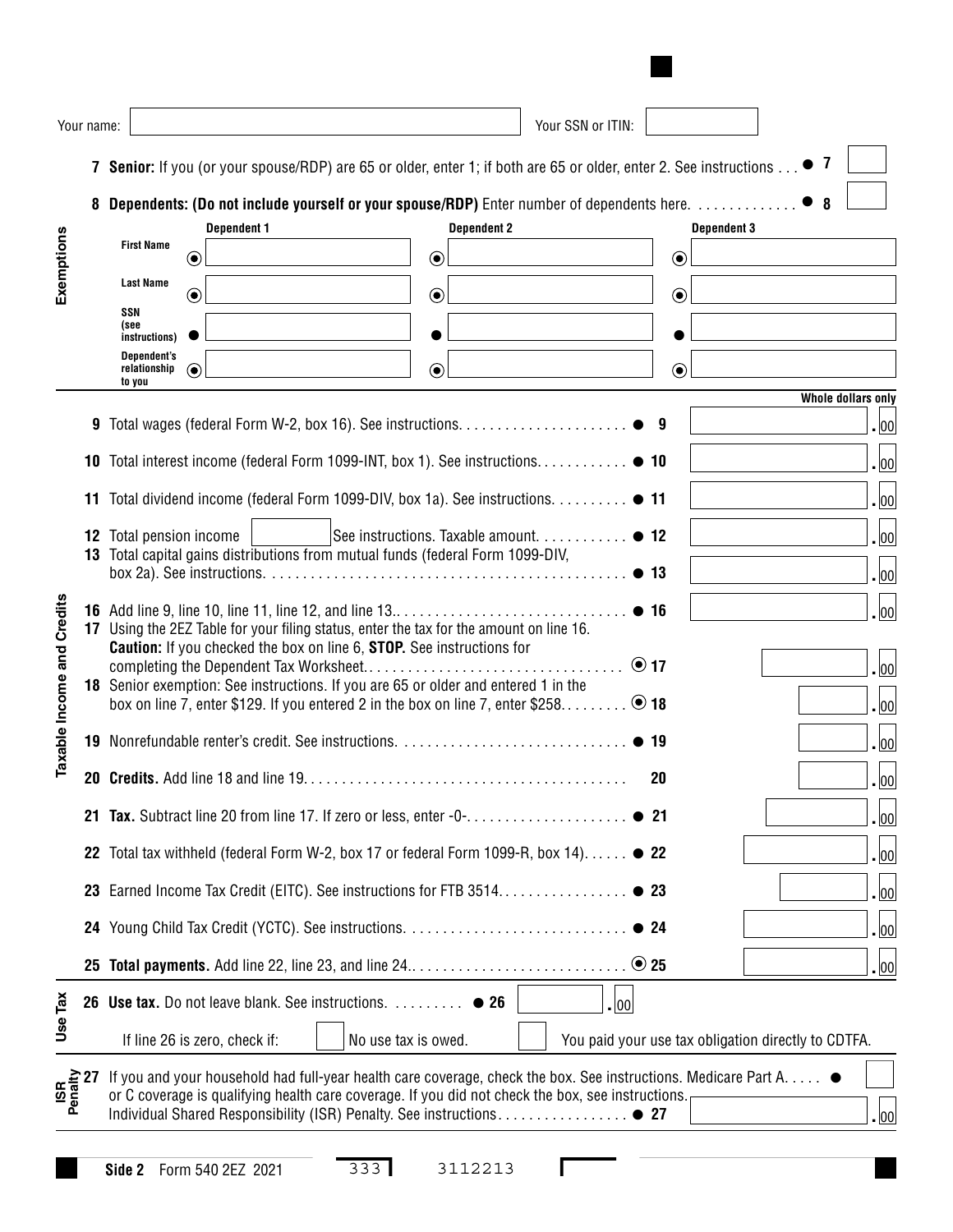|                      | Your name: | Your SSN or ITIN:                                                                                                                                                                                                                                                                       |                          |                                                             |
|----------------------|------------|-----------------------------------------------------------------------------------------------------------------------------------------------------------------------------------------------------------------------------------------------------------------------------------------|--------------------------|-------------------------------------------------------------|
|                      |            | 28 Payments balance. If line 25 is more than line 26, subtract line 26 from line 25 ● 28                                                                                                                                                                                                |                          | . 00                                                        |
| Overpaid Tax/Tax Due | 29<br>31   | <b>Use Tax balance.</b> If line 26 is more than line 25, subtract line 25 from line 26. $\dots$ $\odot$ 29<br>30 Payments after Individual Shared Responsibility Penalty. If line 28 is more than<br>Individual Shared Responsibility Penalty balance. If line 27 is more than line 28, | $\odot$ 30<br>$\odot$ 31 | $\vert_{00}\vert$<br>$\vert_{00}\vert$<br>$\vert_{00}\vert$ |
|                      |            | 32 Overpaid tax. If line 30 is more than line 21, subtract line 21 from line 30<br>33 Tax due. If line 30 is less than line 21, subtract line 30 from line 21.                                                                                                                          | -32                      | $\vert_{00}\vert$<br>$\vert_{00}\vert$                      |
|                      |            |                                                                                                                                                                                                                                                                                         | Code                     | Amount                                                      |
|                      |            |                                                                                                                                                                                                                                                                                         |                          | 00                                                          |
|                      |            | Alzheimer's Disease and Related Dementia Voluntary Tax Contribution Fund • 401                                                                                                                                                                                                          |                          | 00                                                          |
|                      |            | Rare and Endangered Species Preservation Voluntary Tax Contribution Program <sup>0</sup> 403                                                                                                                                                                                            |                          | 00                                                          |
|                      |            | <b>California Breast Cancer Research Voluntary Tax Contribution Fund 405</b>                                                                                                                                                                                                            |                          | 00                                                          |
|                      |            |                                                                                                                                                                                                                                                                                         |                          | 00                                                          |
|                      |            |                                                                                                                                                                                                                                                                                         |                          | 00                                                          |
|                      |            | California Peace Officer Memorial Foundation Voluntary Tax Contribution Fund. ● 408                                                                                                                                                                                                     |                          | 00                                                          |
|                      |            |                                                                                                                                                                                                                                                                                         |                          | 00                                                          |
|                      |            |                                                                                                                                                                                                                                                                                         |                          | 00                                                          |
| Contributions        |            | School Supplies for Homeless Children Voluntary Tax Contribution Fund ● 422                                                                                                                                                                                                             |                          | 00                                                          |
|                      |            | State Parks Protection Fund/Parks Pass Purchase                                                                                                                                                                                                                                         | •423                     | 00                                                          |
|                      |            |                                                                                                                                                                                                                                                                                         |                          | 00                                                          |
|                      |            | Keep Arts in Schools Voluntary Tax Contribution Fund ● 425                                                                                                                                                                                                                              |                          | 00                                                          |
|                      |            | Prevention of Animal Homelessness and Cruelty Voluntary Tax Contribution Fund ● 431                                                                                                                                                                                                     |                          | 00                                                          |
|                      |            |                                                                                                                                                                                                                                                                                         |                          | 00                                                          |
|                      |            | Native California Wildlife Rehabilitation Voluntary Tax Contribution Fund ● 439                                                                                                                                                                                                         |                          | 00                                                          |
|                      |            |                                                                                                                                                                                                                                                                                         |                          | 00                                                          |
|                      |            |                                                                                                                                                                                                                                                                                         |                          | 00                                                          |
|                      |            |                                                                                                                                                                                                                                                                                         |                          | 00                                                          |
|                      |            | Mental Health Crisis Prevention Voluntary Tax Contribution Fund ● 445                                                                                                                                                                                                                   |                          | 00                                                          |

333 3113213 Form 540 2EZ 2021 **Side 3**